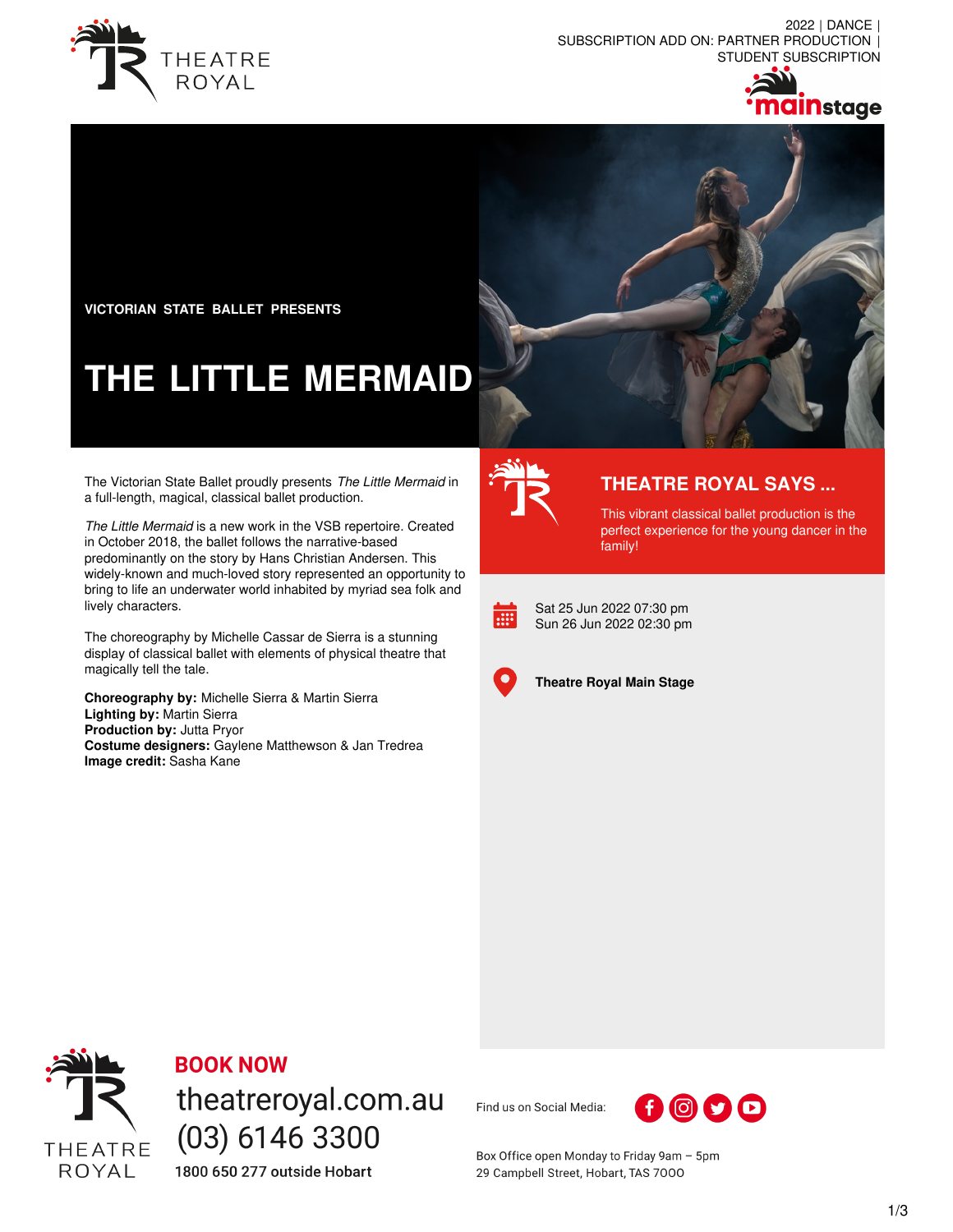*'I adored every second and was completely overwhelmed'* **Dance Informa**

*'Every aspect of the performance excelled, a work to remember for years to come'* **Dancetrain Magazine**

*Excellent dance, precision, grace and engagement. Adaptation of the Hans Christian Andersen story was truly triumphant'*

**Herald Sun**





**Stalls and Dress Circle**

Premium \$95 | A Reserve \$90 B Reserve \$85 | C Reserve \$80

Concession Holders

B Reserve \$75 | C Reserve \$70

Children 12 years and under

B Reserve \$60 | C Reserve \$50

#### **Gallery**

Premium \$95 | A Reserve \$90

B Reserve \$85 | C Reserve \$80

Concession Holders

B Reserve \$75 | C Reserve \$70

Children 12 years and under

B Reserve \$60 | C Reserve \$50

*\*all bookings will incur a non-refundable \$5 Transaction Fee*



**BOOK NOW** theatreroyal.com.au  $(03)$  6146 3300 1800 650 277 outside Hobart

Find us on Social Media:



Box Office open Monday to Friday 9am - 5pm 29 Campbell Street, Hobart, TAS 7000